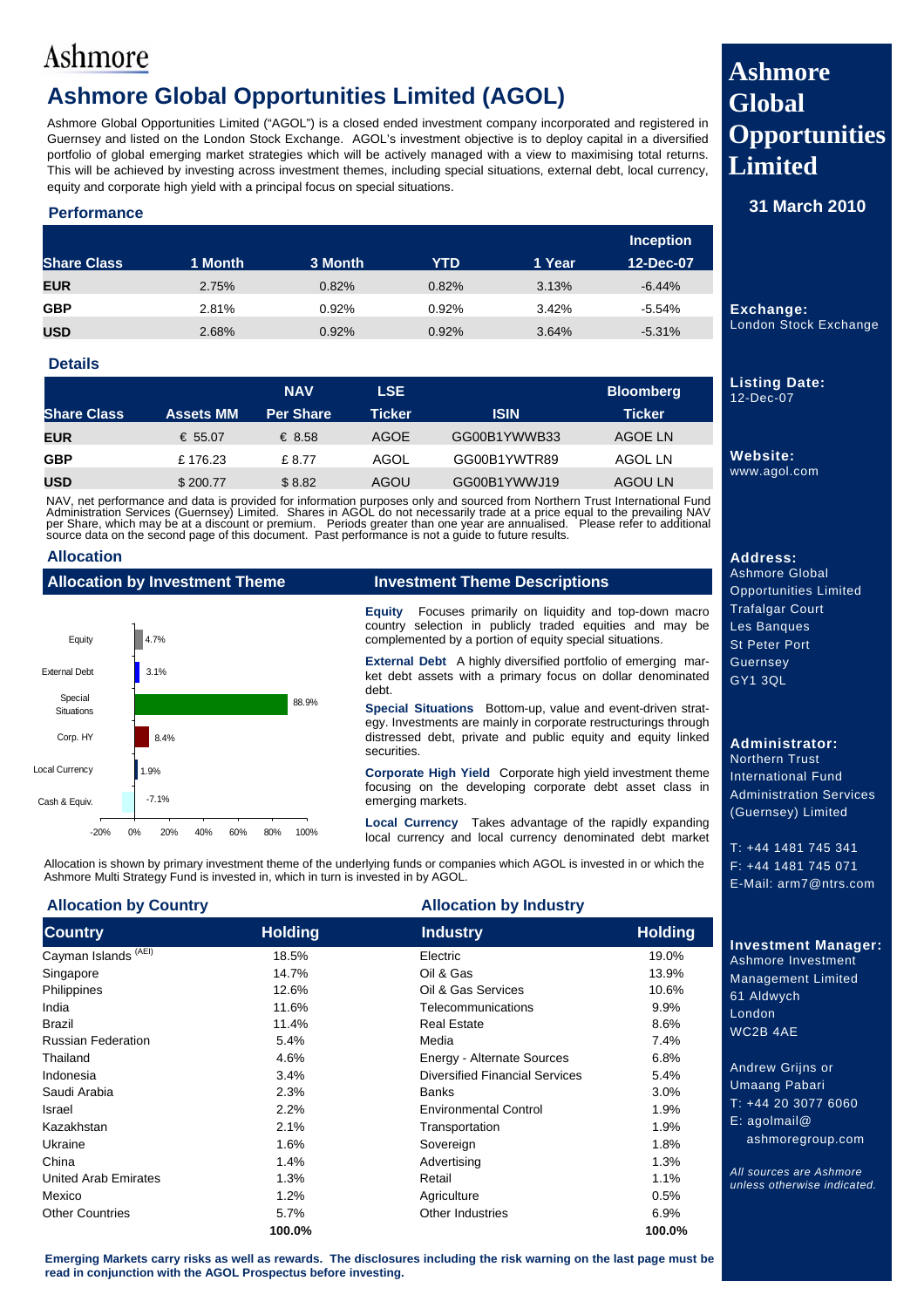### **Allocation by Investment**

| <b>Name</b>                                                                 | <b>Holding</b> | <b>Monthly</b><br><b>Performance</b> | <b>Investment Description</b>                                                                                                                                                                                          |
|-----------------------------------------------------------------------------|----------------|--------------------------------------|------------------------------------------------------------------------------------------------------------------------------------------------------------------------------------------------------------------------|
| Ashmore Global Special<br><b>Situations Fund 4</b>                          | 35.0%          | $+0.30%$                             | Global emerging markets special situations investment fund<br>with a 7 year fixed life and limited partnership structure.                                                                                              |
| Ashmore Asian<br><b>Recovery Fund</b>                                       | 20.8%          | $+3.48%$                             | Asian special situations with investments mainly in corporate<br>restructurings through distressed debt, private & public<br>equity.                                                                                   |
| AEI                                                                         | 12.7%          | $+10.00\%$                           | AEI is one of the world's largest energy companies focused<br>on emerging markets. The core business segments are<br>Natural Gas Transportation, Services and Distribution, and<br>Power Distribution and Generation.  |
| Ashmore Global Special<br>Situations Fund 5                                 | 10.8%          | $+3.78%$                             | Global emerging markets special situations investment fund<br>with a 7 year fixed life and limited partnership structure.<br>AGOL's total commitment to this fund is \$50 million.                                     |
| Ashmore Multi Strategy<br>Fund                                              | 6.4%           | $+2.64%$                             | Dynamic strategy investing across all Ashmore's investment<br>themes.                                                                                                                                                  |
| <b>Ashmore Emerging</b><br>Markets Corporate High<br><b>Yield Fund</b>      | 5.7%           | $+5.63%$                             | Focuses on the developing EM corporate debt asset class<br>providing exposure to select corporate sectors & issuers.                                                                                                   |
| <b>Brenco</b>                                                               | 4.7%           | $+0.91%$                             | Brazilian renewable energy equipment co. for production of<br>ethanol & electricity from sugar cane.                                                                                                                   |
| Ashmore SICAV<br><b>Emerging Markets Equity</b><br>Fund                     | 4.0%           | $+0.38%$                             | Daily dealing UCITS III fund with global exposure to Emerg-<br>ing Markets principally by investing in equities                                                                                                        |
| Multi-Commodity<br>Exchange (MCX)                                           | 2.1%           | 0.00%                                | India's largest commodity exchange and offers futures trad-<br>ing in more than 40 commodities from various market seg-<br>ments including bullion, energy, , cereal, pulses, plantation,<br>spices, plastic and fibre |
| Ashmore SICAV<br><b>Emerging Markets Cor-</b><br>porate Debt Fund           | 2.0%           | $+1.80%$                             | Daily dealing UCITS III fund with global exposure to Emerg-<br>ing Markets principally by investing in corporate debt                                                                                                  |
| Ashmore SICAV<br><b>Emerging Markets Local</b><br><b>Currency Bond Fund</b> | 1.6%           | $+3.59%$                             | Daily dealing UCITS III fund with global exposure to Emerg-<br>ing Markets principally by investing in local currency bonds                                                                                            |
| Ashmore SICAV<br><b>Emerging Markets</b><br>Sovereign Debt Fund             | 1.2%           | $+2.25%$                             | Daily dealing UCITS III fund with global exposure to Emerg-<br>ing Markets principally by investing in sovereign debt                                                                                                  |
| <sup>T</sup> Ashmore Russian Real<br><b>Estate Recovery Fund</b>            | 0.1%           | 0.00%                                | Russia focussed fund with a 7 to 9 year life, investing<br>primarily in completed real estate assets across the retail,<br>office and warehouse sectors.                                                               |
| Ashmore Emerging<br>Markets Liquid<br>Investment Portfolio                  | 0.1%           | $+3.43%$                             | Focuses on yield, total return and capital appreciation<br>primarily in dollar denominated sovereign and corporate<br>debt, but may include special situations.                                                        |
| Cash & equivalents                                                          | $-7.1%$        |                                      | Cash & equivalents includes unencumbered bank balances<br>and investments in marketable liquid instruments,<br>encumbered cash backing derivatives and margin balances.                                                |

† AGOL's total commitment to this fund is US\$8.5 million.

## **Ashmore Global Opportunities Limited**

**31 March 2010** 

**Exchange:**  London Stock Exchange

**Listing Date:**  12-Dec-07

**Website:**  www.agol.com

**Address:**  Trafalgar Court Les Banques St Peter Port Guernsey GY1 3QL

### **Administrator:**  Northern Trust

International Fund Administration Services (Guernsey) Limited

T: +44 1481 745 341 F: +44 1481 745 071 E-Mail: arm7@ntrs.com

**Investment Manager:**  Ashmore Investment

Management Limited 61 Aldwych London WC2B 4AE

Andrew Grijns or Umaang Pabari T: +44 20 3077 6060 E: agolmail@ ashmoregroup.com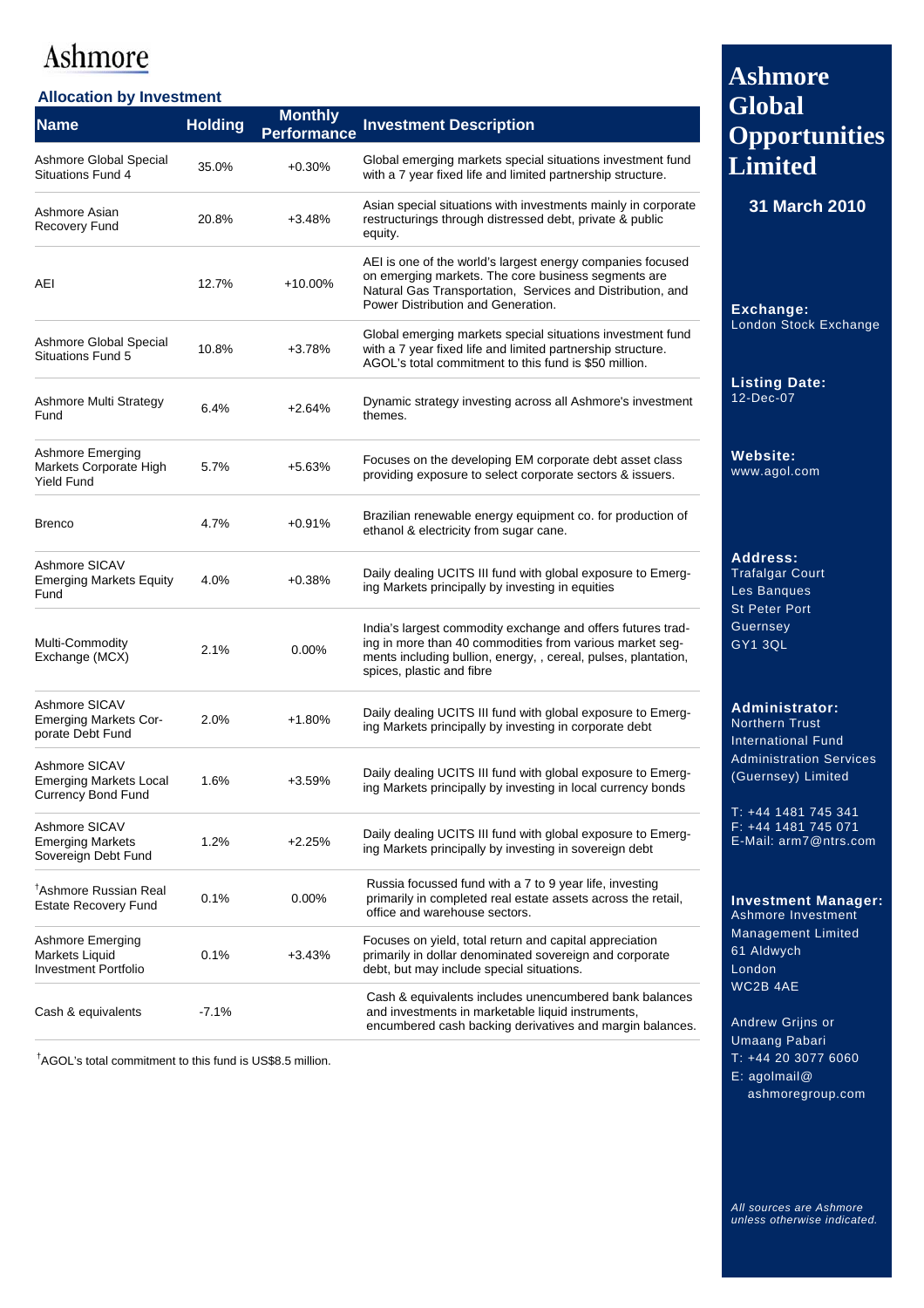### **Top 10 Underlying Investments**

| <b>Investment Name Holding</b>       |       | <b>Country</b> | <b>Business Description</b>                                                                           | <b>Website Link</b>      |
|--------------------------------------|-------|----------------|-------------------------------------------------------------------------------------------------------|--------------------------|
| AEI                                  | 18.5% | Cayman         | Owns and operates essential energy<br>infrastructure businesses in emerging markets www.aeienergy.com |                          |
| <b>Brenco</b>                        | 9.6%  | <b>Brazil</b>  | Renewable energy equipment co. for produc-<br>tion of ethanol & electricity from sugar cane           | www.brenco.com.br        |
| Petron Corp                          | 8.7%  | Philippines    | The largest oil refining and marketing com-<br>pany in the Philippines                                | www.petron.com           |
| Jasper Investments                   | 6.0%  | Singapore      | Listed company investing in Asian growth<br>enterprises, but primarily oil services                   | www.jasperinvests.com    |
| Digicable                            | 5.0%  | India          | One of the largest Cable TV service providers<br>in India                                             | www.digicable.in         |
| Pacnet Int'l Ltd.                    | 4.4%  | Singapore      | Asia's leading independent telecommunica-<br>tions infrastructure and service provider                | www.pacnet.com           |
| <b>Rubicon Offshore</b>              | 4.0%  | Singapore      | Offshore oilfield services company specialis-<br>ing in floating production vessels                   | www.rubicon-offshore.com |
| Multi Commodity<br>Exchange of India | 3.3%  | India          | Nationwide electronic commodity futures<br>exchange trading in over 40 commodities                    | www.mcxindia.com         |
| Bangkok Land                         | 2.8%  | Thailand       | Listed property developer and convention<br>centre operator in Metro Bangkok.                         | www.bangkokland.co.th    |
| Alphaland                            | 2.3%  | Philippines    | Residential and commercial property devel-<br>oper focussing on the metro Manila area.                | www.alphaland.com.ph     |
|                                      |       |                |                                                                                                       |                          |

**Total: 64.60%** 

### **Quarterly Update of Top 5 Underlying Investments**

| <b>Name</b><br><b>Holding</b>                        | AEI<br><b>AEI</b><br>18.5%                                                                                                                                                                                                                                                                                                                                                                                                                                                                                                                                                                                                                                                        |                                                |
|------------------------------------------------------|-----------------------------------------------------------------------------------------------------------------------------------------------------------------------------------------------------------------------------------------------------------------------------------------------------------------------------------------------------------------------------------------------------------------------------------------------------------------------------------------------------------------------------------------------------------------------------------------------------------------------------------------------------------------------------------|------------------------------------------------|
| <b>Website</b><br><b>Sector</b>                      | www.aeienergy.com<br>Utilities                                                                                                                                                                                                                                                                                                                                                                                                                                                                                                                                                                                                                                                    | Ad<br><b>No</b>                                |
| <b>Business</b><br><b>Description</b><br>& Rationale | AEI is headquartered in Houston, Texas, and owns and operates over 50 companies in Argentina, Bolivia,<br>Brazil, Chile, China, Colombia, Ecuador, El Salvador, Dominican Republic, Guatemala, Jamaica, Mexico,<br>Nicaragua, Panama, Pakistan, Peru, Philippines, Poland, Turkey and Venezuela. The company operates<br>through four core business segments: Natural Gas Transportation and Services, Natural Gas Distribution,<br>Power Distribution and Power Generation.                                                                                                                                                                                                      | Inte<br>Ad<br>(G)<br>$\mathsf{T} \colon \cdot$ |
|                                                      | AEI is a company that manages, operates and owns interests in essential energy infrastructure assets in<br>the emerging world. It is a unique global platform: others in the power space have regional businesses or<br>are global single line e.g. generation, but none are global multi-line businesses. Over time Ashmore<br>expects AEI to grow in Eastern Europe and Asia so that its portfolio better reflects the relative economic<br>weights of different regions. Ashmore believes value, diversification and scale in energy are available in<br>emerging markets, which are stable, long-term growing markets and that this will increasingly be valued by<br>others. | F: :<br>$E-N$<br>ln١<br>Asl                    |
| <b>Recent</b><br><b>Events</b>                       | Since AEI decided not to proceed with its IPO in the last week of October 2009 due to adverse equity mar-<br>ket conditions, Ashmore's funds/accounts continue to evaluate the right time to re-approach the market as<br>well as considering strategic options for the company, including a possible trade sale. AEI continues to be a<br>profitable company which is performing within the public quidance given to investors. AEI recently signed a<br>transaction to acquire just over 50% of EMDERSA in Argentina, 4% of TGS and 13.5% of Luz del Sur.<br>Please refer to AEI's website for the latest information.                                                          | Ma<br>61<br>Lor<br><b>WC</b><br>An             |

## **Ashmore Global Opportunities Limited**

**31 March 2010** 

**Exchange:**  London Stock Exchange

**Listing Date:**  12-Dec-07

**Website:**  www.agol.com

**Address:**  Trafalgar Court Les Banques St Peter Port Guernsey GY1 3QL

**Ministrator:** rthern Trust **Interational Fund** ministration Services uernsey) Limited

+44 1481 745 341 F: +44 1481 745 071 E-Mail: arm7@ntrs.com

**Investment Manager:**  Ashmore Investment nagement Limited **Aldwych** ndon.  $2B$  4AE

drew Grijns or Umaang Pabari T: +44 20 3077 6060 E: agolmail@ ashmoregroup.com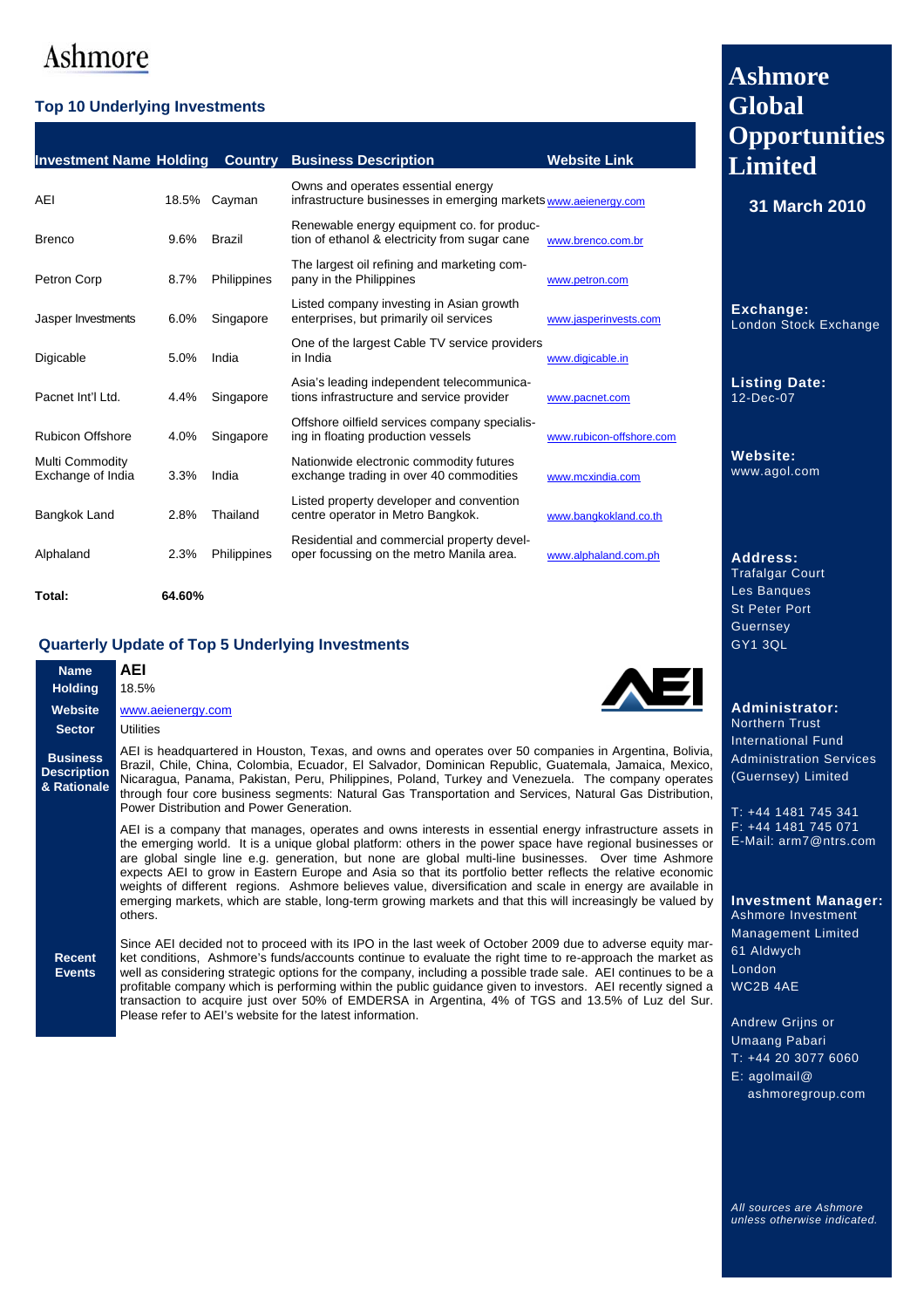## **Quarterly Update of Top 5 Underlying Investments**

|                                                      | <b>Quarterly Update of Top 5 Underlying Investments</b>                                                                                                                                                                                                                                                                                                                                                                                                                                                                                                                                                                                                                                                                                                                                                                | <b>Global</b>                                                                                                                |
|------------------------------------------------------|------------------------------------------------------------------------------------------------------------------------------------------------------------------------------------------------------------------------------------------------------------------------------------------------------------------------------------------------------------------------------------------------------------------------------------------------------------------------------------------------------------------------------------------------------------------------------------------------------------------------------------------------------------------------------------------------------------------------------------------------------------------------------------------------------------------------|------------------------------------------------------------------------------------------------------------------------------|
| <b>Name</b>                                          | <b>Brenco</b><br><b>Brenco</b>                                                                                                                                                                                                                                                                                                                                                                                                                                                                                                                                                                                                                                                                                                                                                                                         | <b>Opportunities</b>                                                                                                         |
| <b>Holding</b>                                       | 9.6%                                                                                                                                                                                                                                                                                                                                                                                                                                                                                                                                                                                                                                                                                                                                                                                                                   | <b>Limited</b>                                                                                                               |
| <b>Website</b><br><b>Sector</b>                      | www.brenco.com.br<br><b>Energy - Alternate Sources</b>                                                                                                                                                                                                                                                                                                                                                                                                                                                                                                                                                                                                                                                                                                                                                                 |                                                                                                                              |
| <b>Business</b><br><b>Description</b><br>& Rationale | Brenco - Companhia Brasileira de Energia Renovável is a fully integrated, renewable fuels company which<br>has initiated construction of one of Brazil's largest ethanol production platforms involving the planning, de-<br>velopment and harvesting of sugarcane and the large scale industrial production and distribution of ethanol<br>fuel.                                                                                                                                                                                                                                                                                                                                                                                                                                                                      | 31 March 2010                                                                                                                |
|                                                      | The investment rationale is the favourable ethanol production environment in Brazil, with an experienced<br>labour force; a large amount of inexpensive, fertile and arable land; an ideal climate; and proven technol-<br>ogy. Brenco is one of the lowest-cost producers of ethanol in the world with significant scale can be achiev-<br>able to become a reliable exporter in the Brazilian market.                                                                                                                                                                                                                                                                                                                                                                                                                | Exchange:<br>London Stock Exchange                                                                                           |
| <b>Recent</b><br><b>Events</b>                       | Itau was hired in Q3 2009 to perform a review of strategic alternatives for the company which led to a<br>merger agreement in Q4 2009 with ETH, another large scale ethanol company controlled by Brazilian con-<br>glomerate, Odebrecht (www.odebrecht.com). Definitive documents continue to be negotiated and the<br>merger is expected to close in the first half of 2010. Ashmore funds/accounts have continued to fund<br>Brenco, along with its co- investors, including BNDES (the Brazilian National Bank of Social and Economic<br>Development) to complete the first mill.                                                                                                                                                                                                                                  | <b>Listing Date:</b><br>12-Dec-07<br><b>Website:</b><br>www.agol.com                                                         |
| <b>Name</b>                                          | <b>Petron Corporation</b>                                                                                                                                                                                                                                                                                                                                                                                                                                                                                                                                                                                                                                                                                                                                                                                              |                                                                                                                              |
| <b>Holding</b>                                       | 8.7%                                                                                                                                                                                                                                                                                                                                                                                                                                                                                                                                                                                                                                                                                                                                                                                                                   | <b>Address:</b>                                                                                                              |
| <b>Website</b><br><b>Sector</b>                      | www.petron.com                                                                                                                                                                                                                                                                                                                                                                                                                                                                                                                                                                                                                                                                                                                                                                                                         | <b>Trafalgar Court</b>                                                                                                       |
|                                                      | Energy<br>Petron is the largest oil refiner in the Philippines with a 180,000 bpd refinery in Bataan, representing                                                                                                                                                                                                                                                                                                                                                                                                                                                                                                                                                                                                                                                                                                     | Les Banques<br><b>St Peter Port</b>                                                                                          |
| <b>Business</b><br><b>Description</b><br>& Rationale | approximately 63% of the country's total refining capacity. Petron has a network of over 1,250 service<br>stations, the largest in the Philippines. Petron sells most of its products domestically, including gasoline,<br>lube oils, LPG, gasoil, ethylene and industrial products.                                                                                                                                                                                                                                                                                                                                                                                                                                                                                                                                   | Guernsey<br><b>GY1 3QL</b>                                                                                                   |
|                                                      | Following the refinery upgrade, Petron is looking to increase its utilisation rate and thereby expand profit<br>margins as well as improve Petron's competitive positioning. The Philippine market is highly attractive: (i) it<br>is de-regulated with retailers having been able historically to pass on higher crude prices, (ii) the country is a<br>net importer of oil products, and (iii) the competitive landscape is stable. The Philippine market is<br>predominantly comprised of 3 large players, Petron, Shell and Caltex. Due to its effectively captive<br>marketing activities, Petron is more insulated from changing refining margins than other, less integrated<br>Asian refiners.<br>On the operational side, the company continues with its existing long-term projects which include the redes- | Administrator:<br><b>Northern Trust</b><br><b>International Fund</b><br><b>Administration Services</b><br>(Guernsey) Limited |
| <b>Recent</b><br><b>Events</b>                       | ign of its supply chain and the rollout of microstations (two pump petrol stations). One major negative event<br>in Q4 2009 was the decision of the Philippine government to instigate price controls in the main island of<br>Luzon following the major typhoon that struck the country. Given that Luzon is the centre of economic activ-<br>ity for the country this had negative effects for Petron in November. However, the executive order was<br>rescinded and Petron have been able to make up for some of the lost earnings from November. Despite<br>this, we expect 2009 to come in line with our own expectations and well in advance of the 2008 results.                                                                                                                                                | T: +44 1481 745 341<br>$F: +44$ 1481 745 071<br>E-Mail: arm7@ntrs.com                                                        |
|                                                      |                                                                                                                                                                                                                                                                                                                                                                                                                                                                                                                                                                                                                                                                                                                                                                                                                        | <b>Investment Manager:</b>                                                                                                   |
| <b>Name</b>                                          | <b>Jasper</b><br>52.<br>6.0%                                                                                                                                                                                                                                                                                                                                                                                                                                                                                                                                                                                                                                                                                                                                                                                           | Ashmore Investment<br><b>Management Limited</b>                                                                              |
| <b>Holding</b><br><b>Website</b>                     | Jasper<br>www.jasperinvests.com                                                                                                                                                                                                                                                                                                                                                                                                                                                                                                                                                                                                                                                                                                                                                                                        | 61 Aldwych                                                                                                                   |
| <b>Sector</b>                                        | Energy                                                                                                                                                                                                                                                                                                                                                                                                                                                                                                                                                                                                                                                                                                                                                                                                                 | London                                                                                                                       |
| <b>Business</b><br><b>Description</b><br>& Rationale | Jasper is a Singapore listed investment company which has acquired a controlling stake in Neptune Marine<br>(www.neptune-marine.net), an Oslo-based drillship company with operations in Asia. Neptune has 2<br>vessels, one of which is contracted to PDVSA in Venezuela.<br>Neptune Marine was in financial difficulties arising from leverage at the holding company level and also                                                                                                                                                                                                                                                                                                                                                                                                                                 | WC2B 4AE<br>Andrew Grijns or<br><b>Umaang Pabari</b><br>T: +44 20 3077 6060                                                  |
|                                                      | disputes between its shareholders. Jasper, together with Ashmore funds and accounts, has invested to<br>resolve issues at the shareholder level and re-capitalise the business. In the current market for oil field ser-<br>vices, the main objective is survival and then consolidation. Value is generated through high quality execu-<br>tion and being positioned in the most robust segments of drilling activity.                                                                                                                                                                                                                                                                                                                                                                                                | E: aqolmail@<br>ashmoregroup.com                                                                                             |
| <b>Recent</b><br><b>Events</b>                       | Senior management are speaking to a number of larger operators about long-term contracts for the<br>Explorer drillship vessel with a shorter term (up to 6 months) contract prior to a long-term contract being<br>finalised. The Discoverer vessel which was contracted to PDVSA, the Venezuelan state owned Oil Com-<br>pany, was sold to Petro Saudi. We have also had a number of strategic/M&A discussions around Jasper but<br>it is too early to go into specific details on these.                                                                                                                                                                                                                                                                                                                             | All sources are Ashmore<br>unless otherwise indicated.                                                                       |

**Ashmore**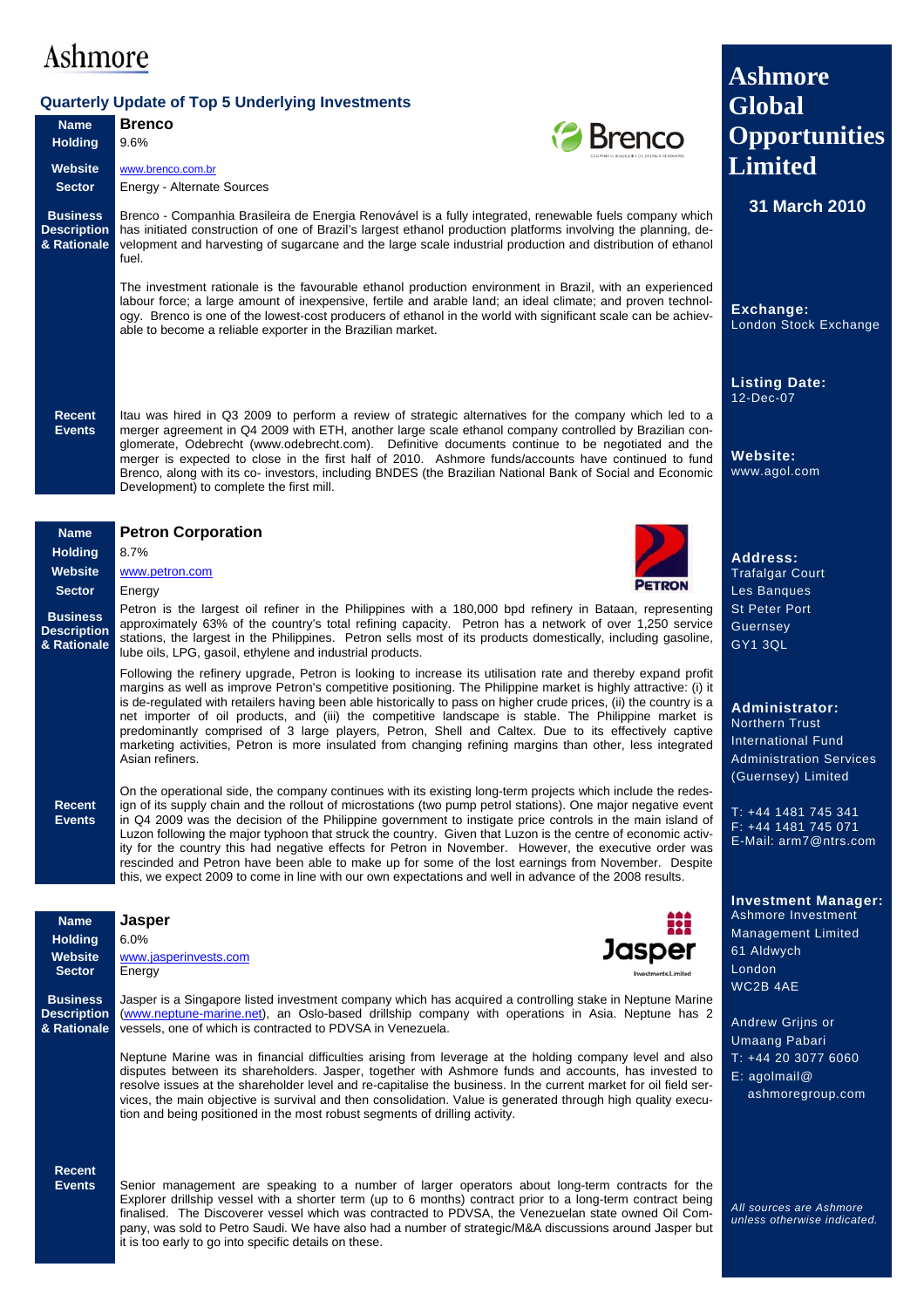### **Quarterly Update of Top 5 Underlying Investments (continued)**

|                               | Quarterly Update of Top 5 Underlying Investments (continued)                                                                                                                                                                  | <b>Global</b>                |
|-------------------------------|-------------------------------------------------------------------------------------------------------------------------------------------------------------------------------------------------------------------------------|------------------------------|
| <b>Name</b><br><b>Holding</b> | <b>Digicable</b><br>5.0%                                                                                                                                                                                                      |                              |
| <b>Website</b>                | www.digicable.in                                                                                                                                                                                                              | <b>Opportunities</b>         |
| <b>Sector</b>                 | <b>DIGICABLE</b><br>Cable TV Service provider                                                                                                                                                                                 | <b>Limited</b>               |
|                               | Digicable was started in mid 2007 as a cable TV start up to take advantage of a very fragmented Indian                                                                                                                        |                              |
|                               | cable TV market and with low digital penetration of less than 10%. Today, Digicable is one of the largest                                                                                                                     |                              |
| <b>Business</b>               | Indian Cable distribution companies with over 2,000 employees and a strong emphasis on quality of service                                                                                                                     | 31 March 2010                |
| <b>Description</b>            | and content. This has enabled Digicable to cater to millions of subscribers who are spread across 125 loca-<br>tions in 46 cities and 14 states across India in a very short span of time. With a fiber optic backbone across |                              |
| & Rationale                   | its networks and state-of-the-art distribution set ups, Digicable brings the digital age through Cable trans-                                                                                                                 |                              |
|                               | forming the way viewers receive information and entertainment.                                                                                                                                                                |                              |
|                               | Over time, as digitalisation increases, Digicable is expected to get an increasing share of the subscription                                                                                                                  |                              |
|                               | revenues, now mostly kept by the local cable operators in an analogue world. With the deployment of next                                                                                                                      |                              |
|                               | generation digital set top boxes, they will have the ability to create a large and stable value added services<br>income stream, which will also solidify its subscriber base (video on demand, internet on TV, advertise-    | Exchange:                    |
|                               | ments, etc.).                                                                                                                                                                                                                 | <b>London Stock Exchange</b> |
|                               |                                                                                                                                                                                                                               |                              |
| <b>Recent</b>                 | In the last few months, Digicable has continued to consolidate its market position, improved its performance<br>and is now close to EBITDA break-even. Digicable has been successful in raising some bank debt and is         |                              |
| <b>Events</b>                 | now in discussions with various third parties to raise further debt and equity. Digicable has also initiated                                                                                                                  | <b>Listing Date:</b>         |
|                               | some preliminary discussions with other Indian media groups for potential market consolidation. It has                                                                                                                        | 12-Dec-07                    |
|                               | recently signed a long term outsourcing deal with IBM under which it will provide comprehensive IT infra-                                                                                                                     |                              |
|                               | structure, network support, application maintenance and security services, the first of its kind in the Indian                                                                                                                |                              |
|                               | cable TV industry.                                                                                                                                                                                                            | Website:                     |
|                               |                                                                                                                                                                                                                               | www.agol.com                 |
|                               |                                                                                                                                                                                                                               |                              |

#### **Monthly Commentary**

Risk appetite was seen increasing across financial markets throughout March as all main asset classes rallied. It would appear that economic activity has bottomed out in many G7 countries thus helping the global recovery. The US Federal Reserve again highlighted that financial market conditions remain supportive for economic growth and monetary conditions will remain highly accommodative for an extended period. Commodity prices were also buoyant with oil continuing to trade above \$80 per barrel. A combination of these factors helped spur markets northwards. Concerns over Greece continue despite commitments from the EU and the IMF, with yields still higher than a number of EM sovereign bond issuers. We are seeing more ratings upgrades in emerging markets, such as Panama which was upgraded in March to investment grade, while several developed countries are seeing a trend of downgrades, such as Portugal in March, and others are on a watch list. There has even been talk of a possible loss of the AAA ratings of the U.S. and the U.K.

External debt was positive over the month with Eastern Europe performing strongly. Ukraine was one of the better performers as the IMF returned to continue negotiations on the final tranche of a payout. The main stumbling block to renewed IMF support has been a functional government which can pass the needed and agreed reform measures. Ukraine now has this. Latin America was the next best performing region. Argentina, where a debt swap for 2001 default hold out investors is being finalised, was strongly positive for performance.

Having range traded for the first two months of the year, local currencies performed well in March. Investors are showing increased signs of diversifying away from G7 currencies as EM economies continue to show signs of raising interest rates and appreciating their currencies. In recent months, many Asian countries have been applying a variety of monetary policy tools, such as increasing banks reserve requirements, taxes on financial instruments and full direct intervention. Malaysia and India have been the two most vocal in this arena.

In special situations, following a direct acquisition stake in Brenco, AGOL also has a another direct position in Multi-Commodity Exchange ("MCX"). MCX operates India's largest commodity exchange and offers futures trading in more than 40 commodities from various market segments including bullion, energy, ferrous and non-ferrous metals, oil and oil seeds, cereal, pulses, plantation, spices, plastic and fibre. MCX is well positioned to develop the commodities market in India and capitalise on that growth. AEI, which is just under 19% of the portfolio, continues to expand and acquire new assets. Jasper sold the Discoverer vessel contracted to PDVSA, the Venezuelan state owned Oil Company, was sold to Petro Saudi. The Explorer vessel continues to look for long term contracts. Investments that have a public equity component proved positive over the month.

**Address:**  Trafalgar Court Les Banques St Peter Port **Guernsey** 

**Opportunities** 

**Ashmore** 

GY1 3QL

**Administrator:**  Northern Trust International Fund Administration Services (Guernsey) Limited

T: +44 1481 745 341 F: +44 1481 745 071 E-Mail: arm7@ntrs.com

#### **Investment Manager:**  Ashmore Investment

Management Limited 61 Aldwych London WC2B 4AE

Andrew Grijns or Umaang Pabari T: +44 20 3077 6060 E: agolmail@ ashmoregroup.com